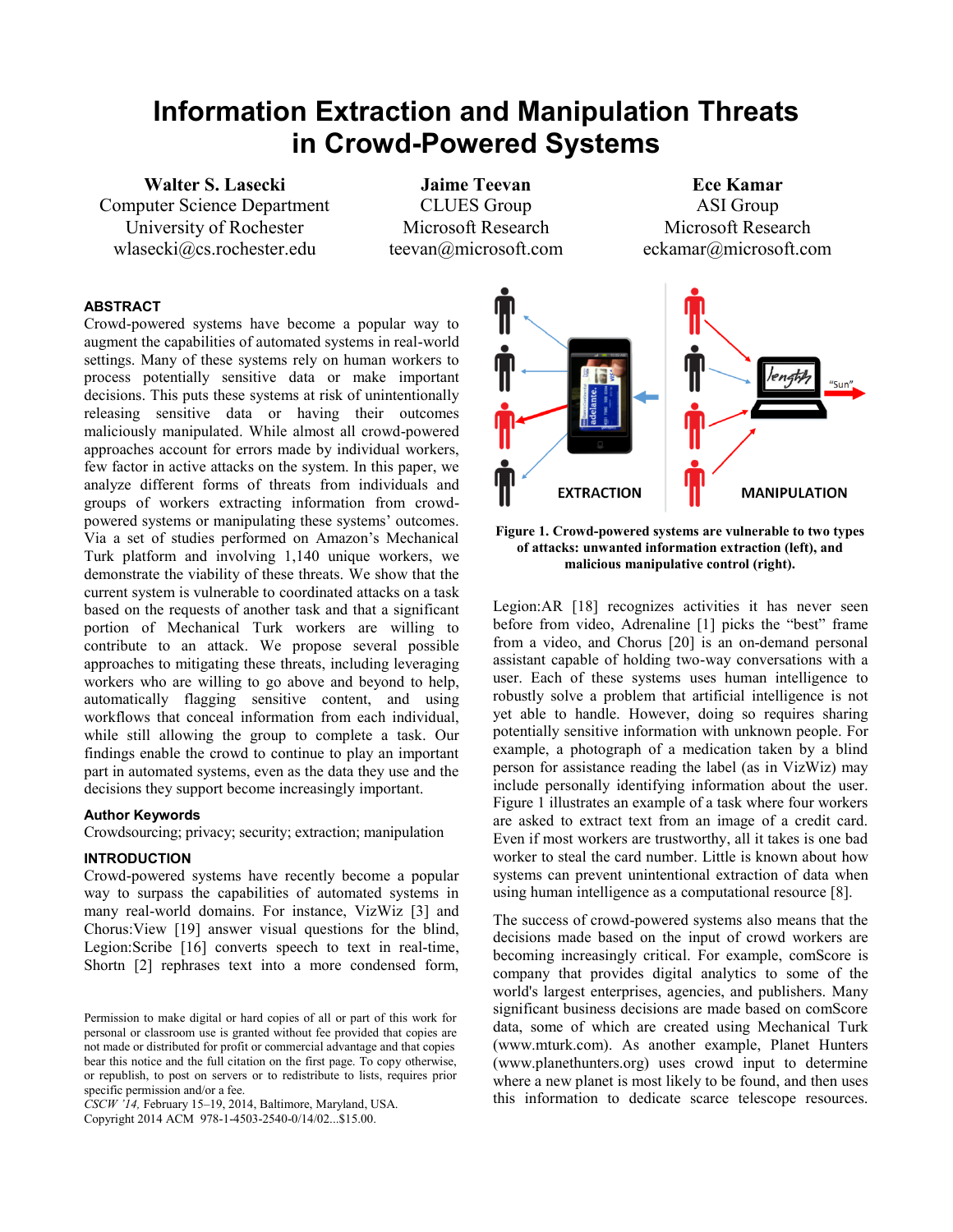Responses collected from workers are used to power systems that do language translation [\[30\]](#page-8-8), search results ranking [\[4\]](#page-8-9), and even fine-grained image recognition [\[5\]](#page-8-10). With increased reliance on crowdsourcing to make realworld decisions, the potential for external manipulation could become a costly threat. Significant resources could be devoted to attacking crowd systems much in the way they are currently devoted to influencing search engine rankings. The search engine optimization market is estimated at \$20 to \$30 billion dollars in the United States alone [\[28\]](#page-8-11), and poses a real challenge for search engines. As crowd systems become ubiquitous, they will likewise become targets for new types of malicious manipulative attacks, which perhaps even use the crowd itself. Figure 1 illustrates how a group of malicious crowd workers might convince a hand writing recognition crowd system to incorrectly interpret an image.

This paper lays the groundwork for addressing the threat of information extraction and manipulation in crowd systems by investigating the potential vulnerabilities of current crowdsourcing approaches. It contributes:

- An overview of the space of potential threats to existing crowd-powered systems and types of attacks,
- Tests that illustrate the viability of using Mechanical Turk to recruit workers for malicious attacks, and
- Ways to use the crowd to self-regulate against attacks for high-risk tasks, using various techniques.

We begin with a discussion of existing crowdsourcing practices. While previous efforts have explored how to combat worker errors and workers who want to be paid for doing as little work as possible, we highlight potential threats to crowd-powered systems, such as the extraction of valuable information from a task or the manipulation of a task's outcome. We study the feasibility of individual and group attacks, and analyze how group attacks can be organized by a group of malicious workers or by the hiring of workers by a malicious entity. We present the results of a study performed on Mechanical Turk with 1,140 unique workers that demonstrates the vulnerabilities of the current platform to malicious tasks that actively attack another task by directing workers. We analyze the behaviors of workers in contributing to these threats, and find that while such attacks can be successful; some workers are unwilling to participate. This suggests there is an opportunity for crowd systems to self-regulate to protect themselves, and we conclude with a discussion of how future crowd-powered systems might be designed to prevent information extraction and manipulation.

## **PRIOR WORK ON CROWDSOURCING**

*Crowdsourcing* is a form of human computation that relies on a diverse group of nearly anonymous workers with unknown skills and reliability to contribute to a larger task by completing small pieces of the task called *micro tasks*. A *crowdsourcing platform* is the system that recruits crowd workers and connects these workers with micro tasks for

them to perform. Within a crowdsourcing platform, a task *requester* is the individual or organization who creates a public call (in this case in the form of a description of the task) and hires crowd workers.

Systems that use crowdsourcing are at risk of attack because requesters know very little about the workers they hire and have limited means for quality control. Here we give an overview of what is known about crowd workers and how quality control is currently handled. We then highlight some of the vulnerabilities of crowd systems and discuss existing approaches to thwart malicious workers.

## **Understanding Crowd Workers**

Crowd workers are remotely recruited by a crowd platform to micro tasks issued by a requester. Typically the crowd platform and requester are different entities, and the relationship between the requester and worker is mediated by the platform. As such, the relationship is very limited, with little information provided for context. The crowd employed by a system might consist of a few individuals or of a large population, and the requester might not even know what country the workers are each located in.

Members of a crowd have many different incentives for contributing, such as monetary payments in paid crowdsourcing or a desire to contribute to scientific research in citizen science projects. In this paper, we discuss how different motivations workers have may influence attacks in crowdsourcing. In our experiments, we focus on paid crowds recruited from Amazon's Mechanical Turk marketplace.

The most common approach (used by Mechanical Turk) for requesters to recruit workers on a crowd platform is for the requester to post a task, and then let workers choose which task they want to complete from a list of options. This is beneficial to requesters who can begin to use knowledge they retain between sessions [\[21\]](#page-8-12) and beneficial to workers who can choose tasks they enjoy [\[27\]](#page-8-13).

# **Quality Control in Crowdsourcing Systems**

Because the relationship between a requester and worker is limited and workers are required to have little or no background knowledge, quality control is very important to the success of a crowd-powered system. As a result, maintaining quality is an active area of research [\[10](#page-8-14)[,11\]](#page-8-15).

Since individual workers' inputs are often error-prone, it is common for task requesters to implement agreement-based filtering (e.g., voting or averaging) or iterative workflows. Using contributions from a group of workers helps ensure the quality of the final output. It has been shown in previous work that collective responses result in better performance than any single worker could achieve [\[2,](#page-8-3)[9\]](#page-8-16).

Research in crowdsourcing has focused primarily on improving crowdsourcing quality based on responses collected from a group of error-prone workers. For tasks with one unknown correct answer, voting is one of the most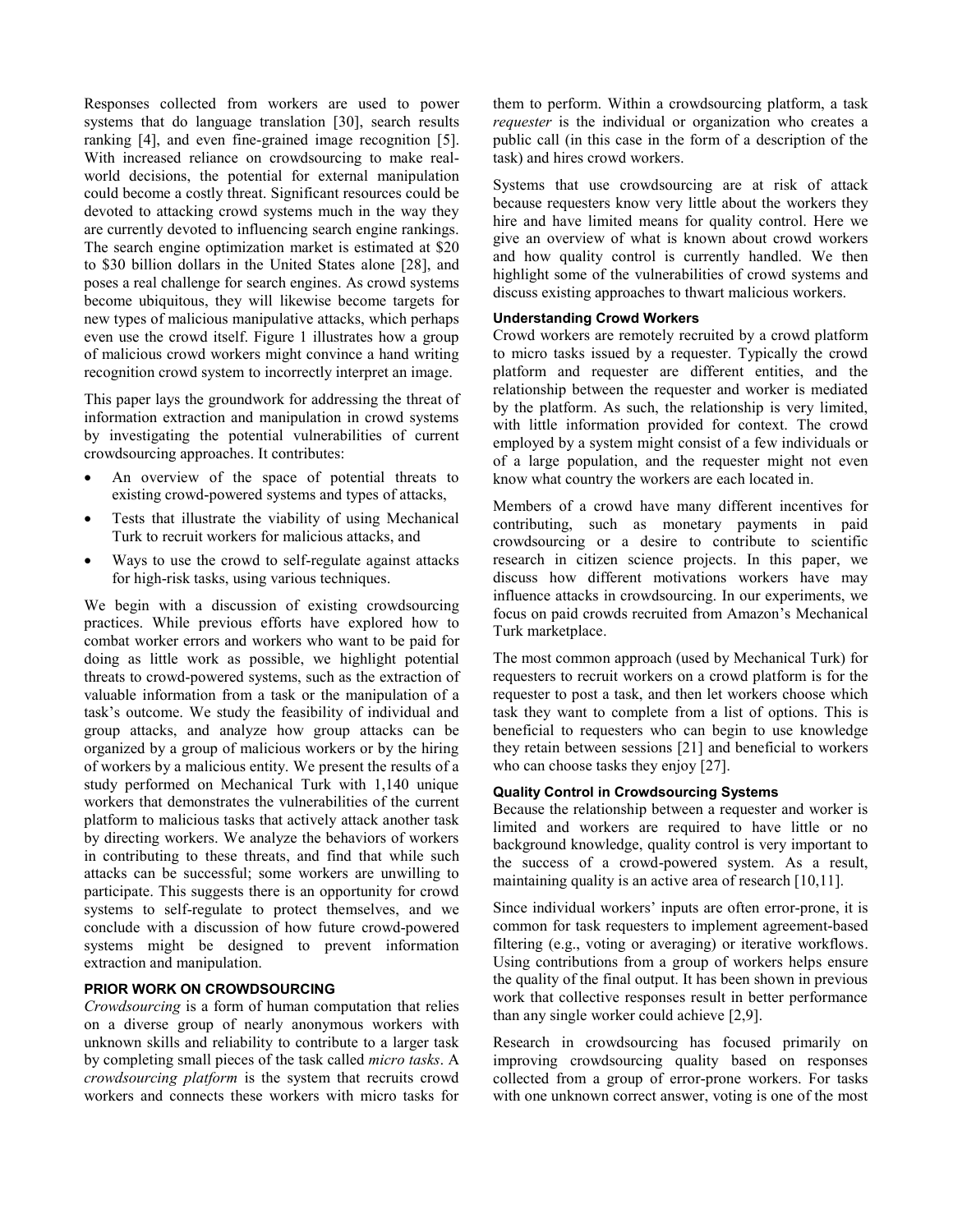

**Figure 2. Prior systems such as Legion:AR have attempted to hide personal data from the crowd. Actors in the scene have been automatically identified and veiled in separate colors to preserve privacy and help workers identify which actor in the scene they should be focusing on. These veils can cover only the face (left two panels), or the entire silhouette of the user (right panel).**

common techniques for aggregating multiple worker responses to predict the correct answer (e.g., Galaxy Zoo, Legion [\[16\]](#page-8-2)). For estimation tasks, averaging responses is often an effective option (e.g., Legion:AR for image segmentation, Evanini and Zechner [\[6\]](#page-8-17) for speech prosody). Other models of voting (e.g., ranked voting or tournament voting) have been used in idiom translation when majority voting alone is not successful [\[25\]](#page-8-18). Another common approach is to use iterative workflows for creating and revising content over a series of steps from multiple workers (e.g., TurKit [\[14\]](#page-8-19) and Soylent [\[2\]](#page-8-3)). Different than voting and averaging methods, which aggregate multiple workers' responses to the same micro task, iterative workflows involve individual or a small number of workers providing input at each step, which as we will see, may make these tasks more vulnerable to attacks from individuals or from groups of workers.

## **Existing Defenses Against Malicious Attacks**

While quality control in crowdsourcing is an active area of research, little is known about coordinated malicious attacks on crowd systems. Efforts to avoid malicious workers have focused mostly on workers who want to strictly optimize their payment relative to the time or effort spent to complete a task [\[22\]](#page-8-20). These workers want to get paid the most for the least amount of effort, and they may take shortcuts (e.g., write scripts or give simplistic answers) to do so. However, in many important cases, workers are not just motivated by task payments, but also curiosity, beliefs, or interests. As crowd systems are used for increasingly valuable tasks, the payment involved may be minimal compared to the value of attacking the task. We identify two primary threats maliciously motivated workers pose to crowd systems beyond trying to optimize payments: 1) they can extract the private or sensitive information from tasks posted to a crowd platform, and 2) they can maliciously manipulate the outcomes of particular tasks.

Several existing approaches have been tried to prevent data leakage. The division of a task into micro tasks is typically used to allow multiple workers to contribute, facilitating agreement as well as simplification of the task. However, it can also be used to prevent any one crowd worker from seeing too much information, such as an entire medical record [\[25\]](#page-8-18). Legion:AR [\[18\]](#page-8-4) used automatic methods to generate masks for specific pieces of information, such as a user's face (shown in Figure 2). Similarly, EmailValet [\[12\]](#page-8-21) allows users to specify what data they share with the crowd.

Several existing approaches have also been explored to thwart task manipulation. Many of the crowd-based quality control measures designed to reduce noise and errors impede individual attempts to manipulate a task because they rely on agreement across different workers. However, coordinated efforts could create an artificial appearance of agreement. Gold standard tasks [\[13\]](#page-8-22), where the requester knows the answer to a subset of questions, can be used to evaluate worker quality even when the majority is wrong, but must be generated a priori, which can be difficult or impossible in real-world settings.

Participants in a coordinated attack on a crowd-powered system can have varying motivations. For example, external influencers can recruit workers from existing markets by posting a task that asks workers to complete a different task. They may or may not get paid for the task they are asked to attack, depending on the request, but the net payment for completing the attack must be at least as high as that paid for the original task to incentivize opportunistic workers. Groups of individuals may also coordinate attack when it is in line with their beliefs or interests. For example, a group of users from 4Chan, Anonymous, or other similar community could attack a crowd-powered system as they have previously done to websites and service providers with denial of service attacks.

Web service attacks are frequently carried out using automated bots. While this represents a manipulation threat to systems relying on agreement, bots are relatively easy to detect in most crowd systems because the tasks require human understanding. When they do not, it is possible to add a ReCAPTCHA (www.google.com/recaptcha) task to check for worker authenticity.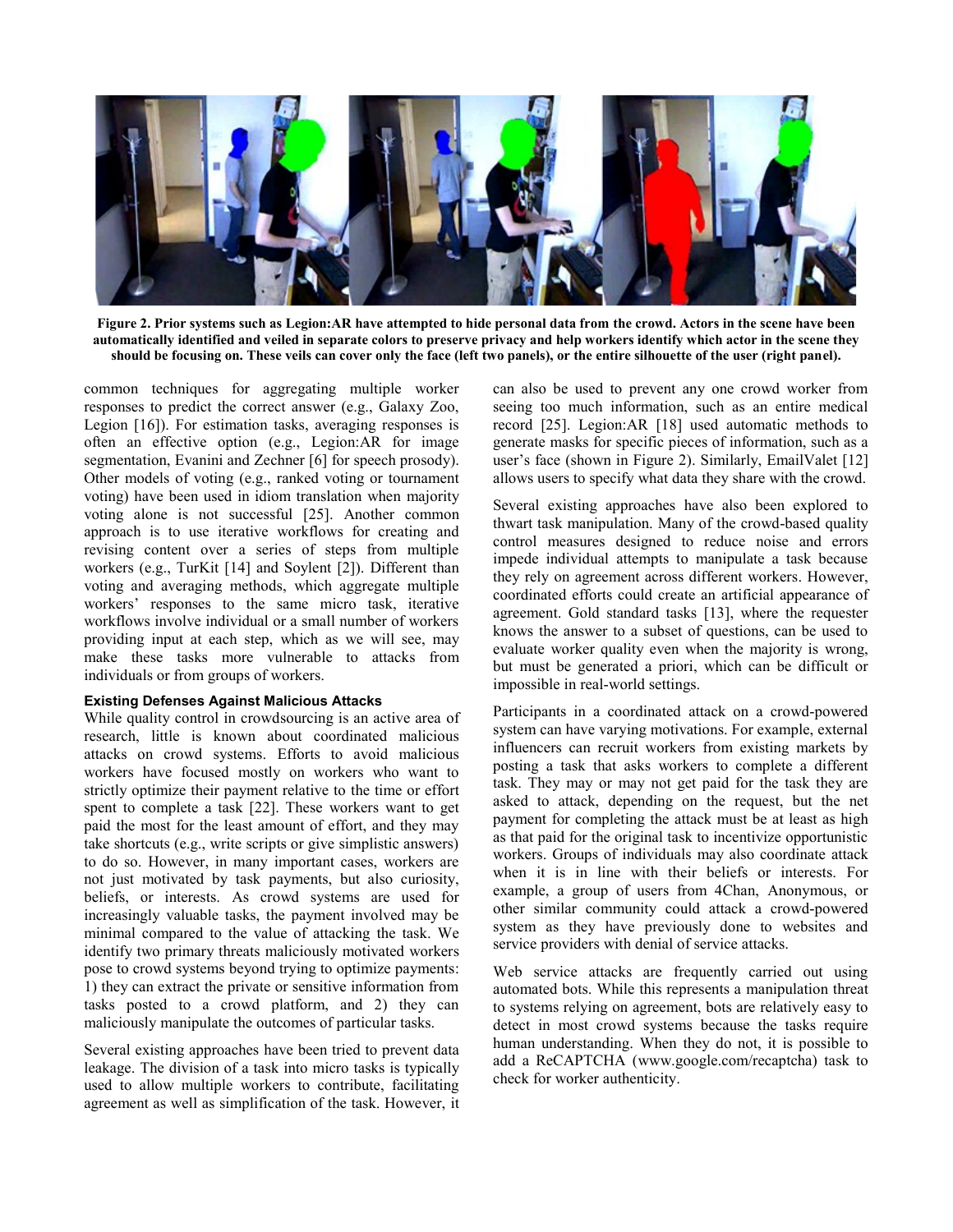Allowing workers to self-select tasks based on preference enables malicious workers or groups to target specific tasks and all give the same response. One way to avoid this is to directly route workers to particular tasks. Routing is supported by market places such as MobileWorks (www.mobileworks.com), and can be implemented on top of platforms that otherwise use self-selection [\[16,](#page-8-2) [17,](#page-8-23) [29\]](#page-8-24). Successful implementation of routing requires learning about individual workers' interests and capabilities for different tasks. To take advantage of this approach on an individual basis the requester must have enough active tasks to make the chance of returning to the same one very low.

These measures, however, only begin to address the threats posed to crowd systems as the data used by crowd systems and their outcomes become increasingly valuable. We now look more closely at the underlying vulnerability of crowd systems to information extraction and answer manipulation.

## **INFORMATION EXTRACTION**

We call the threat of leaking private or sensitive information in tasks to others by posting tasks to crowd platforms the threat of *information extraction*. For instance, using a crowd captioning service such as Legion:Scribe [\[16\]](#page-8-2) might result in letting workers hear a phone number, personal detail, or company secret. We discuss three types of potential types of threats related to workers extracting information from tasks: the thread of exposure, exploitation, and reconstruction.

## **Exposure**

In some cases, a crowdsourcing task may contain information private or sensitive enough that were any worker to be *exposed* to the content, it would be harmful. For instance, a person using the crowd to help label and categorize their personal photos might consider an inappropriate or revealing picture to fall into this category. Exposure threats cannot be prevented by filtering workers since exposing the content even to honest workers is considered damaging. However, because the damage increases with each new worker exposed to the content, it can be limited by minimizing the number of workers that the information is shown to in situations where the content cannot be filtered prior to exposure to the crowd.

## **Exploitation**

Often the concern with exposure of information is that the information could be exploited by the worker either for their own benefit or to harm the owner of the information. We call such threats as *exploitation* threats. For instance, a blind VizWiz user who turns to the crowd for image labeling might accidentally take a picture that includes their home address or credit card number. If a malicious worker were shown this image, that worker may steal this personal information. The difference between exposure and exploitation is that while exposure risks are always considered harmful, regardless of the worker, not all workers will actively exploit information.

Given no other knowledge of the workers, each worker hired for a task equally increases the risk of exploiting the information presented in the task. In such cases the risk of information explication grows linearly with the number of workers, as is the case with exposure. There may be opportunities for limiting exploitation threats if maliciousness of workers can be predicted.

#### **Reconstruction**

For some tasks, no individual piece of information incurs a large risk for the requester. For example, individual words in a private document usually do not hold enough context or meaning independent of the rest of the document to allow the worker to glean any valuable information. However, the more information that is revealed, the larger the potential risk that individually revealed pieces of information will come together to expose potentially harmful information about the requester. For instance, while information about a user's ZIP code, gender or date of birth alone reveals very little about them, knowing all three can be used to uniquely identify 87% of people in the United States [\[30\]](#page-8-8). We call such attacks as *reconstruction* attacks, since information extracted from individual tasks need to come together to cause damage for the requester.

Reconstruction attacks differ from exploitation and exposure attacks in that the harm to the requester (or benefit to the worker) grows non-linearly. Typically, the potential harm will grow either super linearly, or as a step function, meaning information either builds on prior knowledge to be more revealing (e.g., words in a document), or a certain subset of information must be recovered before anything important can be known (e.g., multiple partial images of a credit card number). This case differs from the previous cases because the harm from a set of revealed information is greater than the sum of the risks of each piece, meaning the risk grows *non-linearly*.

Prior examples of this type of attack in other domains have also shown that combining recovered records with other information can also result in an even larger privacy leak. For example, the information extracted from the Netflix challenge dataset, AOL search query logs, and Massachusetts medical records all appeared to preserve user anonymity on their own, but when joined with external databases, yielded personally identifying information.

Because the risk grows super-linearly due to the increase in context, the threat for requesters is significantly higher for group attacks. Reconstruction tasks with large numbers of individual pieces almost always require coordinated groups of workers (or bots) to successfully attack, since the number of tasks that must be viewed to cause harm can be high. By using a large enough group of workers, malicious entities can recover sizable portions of the information posted by a given task, even when the rate of workers outside of their group taking tasks is high.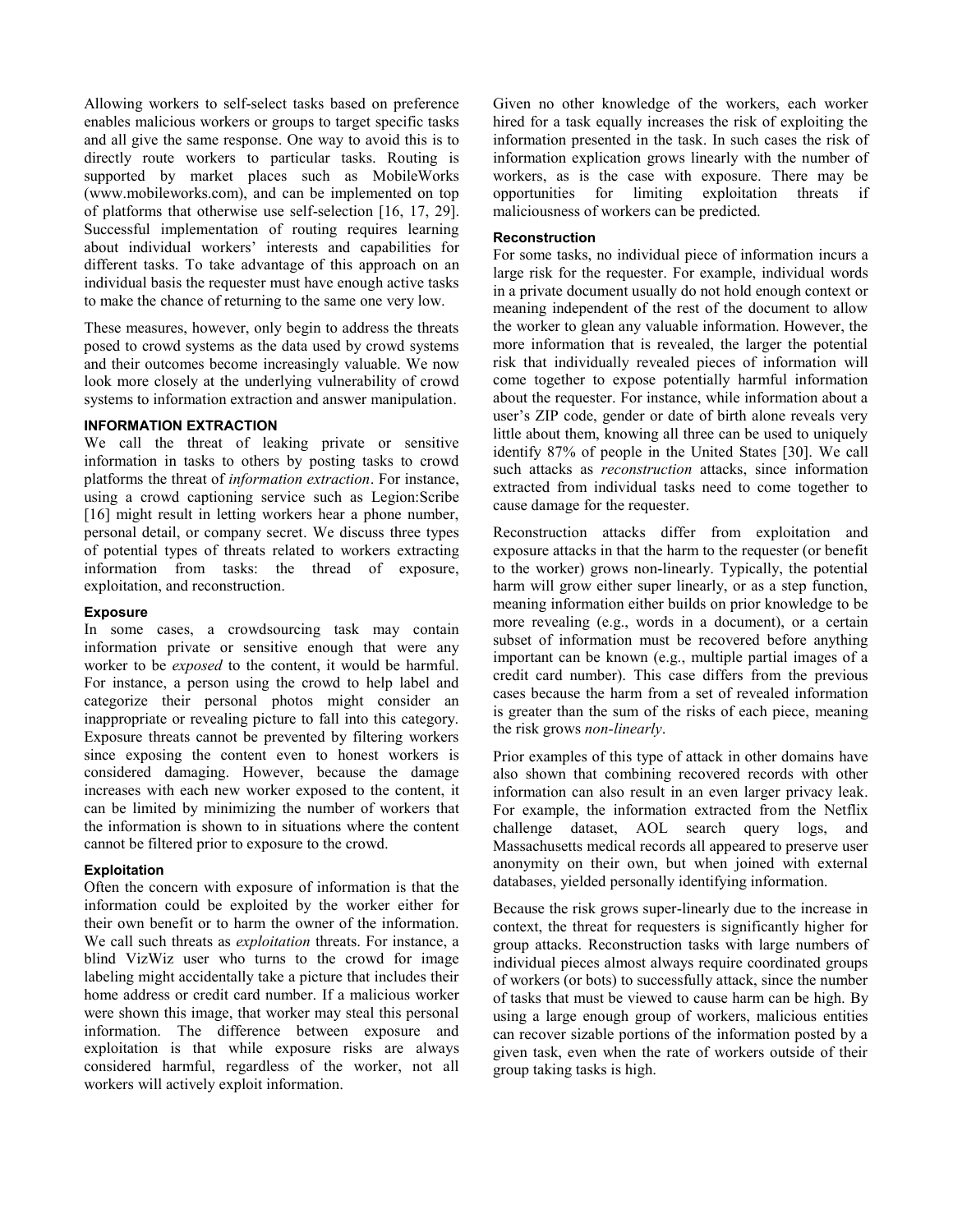

**Figure 3. Ambiguous text that could read in many ways, including as** *gun***,** *sun***,** *lun, or fur***. The actual text is** *fun***.**

# **ANSWER MANIPULATION**

Another type of threat to users of crowd-powered systems is that the answers they receive are intentionally incorrect due to workers manipulating the answers they provide. In this section, we discuss three areas of concern regarding workers manipulating tasks: classic manipulation, disruption, and corruption.

#### **Classic Manipulation**

*Classic manipulation* threats are ones where the worker or a group of workers changes the outcome of a task to reflect a particular outcome that is different from what the requester is looking for. We borrow the term *manipulation* from the breadth of research in election theory that strives to prevent this type of situation, in which one party attempts to attain undue influence [\[24\]](#page-8-25). Because most crowd systems use voting or other decision aggregation approaches to ensure quality, classic manipulation requires workers to comprise a large enough portion of the final contributing set to ensure the answer they want wins. Since this is not possible to do alone, workers must collaborate with others to successfully accomplish their goal.

#### **Disruption**

Another type of attack aims to simply disrupt the crowdpowered service. This means that the goal is to make the final result either any incorrect answer, or not allow the system to reach sufficient consensus to provide an answer at all. For tasks that use aggregation as a quality measure, disruption also requires a group of malicious workers, but it may not require them to coordinate on a fixed manipulation strategy. The difference between classic manipulation and disruption is the existence of an intended controlled outcome versus any outcome that stops the system from giving a valid response.

#### **Corruption**

Some crowdsourcing tasks ask sets of workers to contribute input, and then ask a different group to determine if that contribution was helpful or progressed the task. This process is repeated over and over with different workers until a final answer is reached (e.g., Wikipedia, TurKit [\[14\]](#page-8-19)). Since these systems do not require that the entire crowd that contributed to a given piece be present throughout the lifetime of the decision process, the malicious input of a relatively very small group of workers can potentially destroy the progress made on the entire task.

Corruption can be manipulative or disruptive, and occurs in iterative workflows in which a small group can undo the



**Figure 4. Easily read handwriting example which was used in our experiments. The text is** *length***.**

progress of a much larger set if they can manipulate just one contribution and the corresponding verification step. To prevent corruption Wikipedia uses change logs that allow people to easily revert to prior versions. However, to the best of our knowledge most iterative workflows that run using Mechanical Turk do not protect themselves in this manner, meaning corruption of a task at any given point can prevent future good workers from repairing the damage.

## **RAISING AN ARMY**

While attacks on a crowd-powered system conducted by an individual require no coordination of effort or motivation, many of the most harmful potential attacks on crowdpowered systems involve coordinated effort by multiple workers. Group attacks can be carried out by a number of malicious workers organizing around a common objective. Such attacks can also be organized by a malicious entity directing a group of not necessarily malicious workers to execute an attack. This type of group attacks organized by a malicious entity may pose threats for the worker community since workers may be directed to carry out tasks with ethical or legal problems.

To understand how vulnerable crowd systems are to extraction and manipulation attacks, we conducted several experiments where we actively attacked a task of our own creation. We used crowds of people, recruited via the same crowdsourcing platform (in our case Mechanical Turk), to carry out the attacks. In doing so, our goal was to identify whether such attacks were feasible, and to build a picture of the different roles crowd workers take when asked to attack another task. We identify the following worker types as interesting to our analysis:

- **Passive workers** are not looking to find or capture any content. These workers might view unintended information (e.g., nude images), creating an exposure risk, but they will perform the task honestly and not misuse any information they are exposed to.
- **Opportunistic workers** do not actively seek sensitive information or chances to harm a task, but will seize such opportunities when presented. They may exploit the information they encounter, or perform a task incorrectly if paid to do so.
- **Malicious workers** actively seek information that they can exploit or try to manipulate tasks for personal gain. They may, for example, look for image recognition tasks that provide access to sensitive information.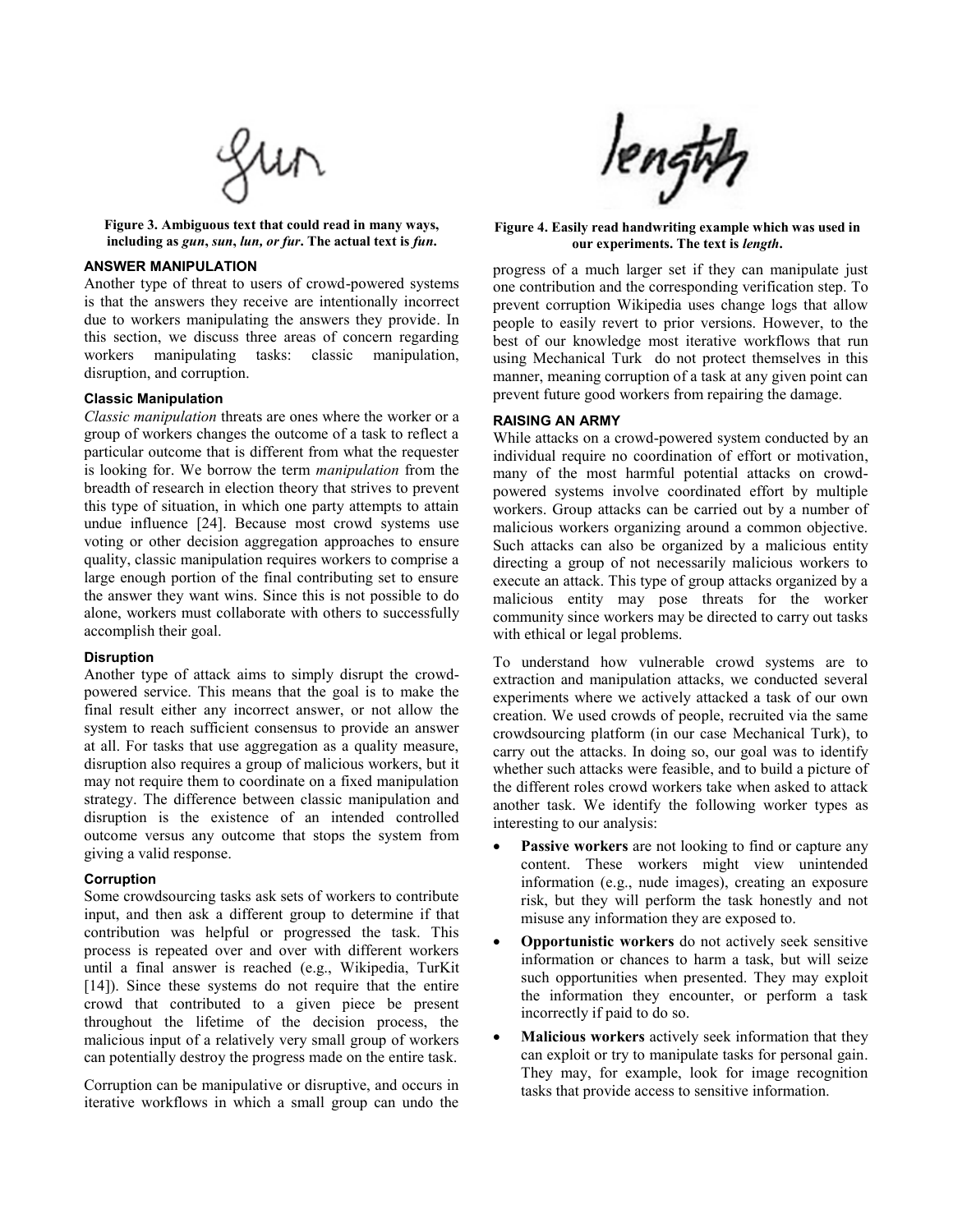| Condition       | Return<br>Rate |  |
|-----------------|----------------|--|
| <b>Baseline</b> | 73.8%          |  |
| Innocent        | 62.1%          |  |
| Malicious       | 32.8%          |  |

**Table 1. Extraction experiment return rates. Significantly fewer (***p* **< .0001) workers were willing to copy task information to us when we asked a question that contained information that looked potentially sensitive.**

 **Beneficent workers** are willing to go beyond completing the task correctly to further help the requester, instead of following economic incentives alone. This has been observed in terms of feedback on task design (including in this work), and reporting workers they see doing a task incorrectly [\[20\]](#page-8-6).

As we vary the appearance of the attack we coordinate in our experiments in terms of maliciousness, we are able to identify passive workers (who will not complete tasks they see as potentially harmful), opportunistic or malicious workers (who are willing to complete potentially harmful tasks), and beneficent workers (who go above and beyond and contact us regarding the attack task).

## **EXPERIMENTS**

Our goal was to test how viable it is to recruit a group of crowd workers to attack a different crowdsourcing task for us. We posted the two tasks under different requester names. In the first task (referred to as the *attack* task), workers were directed to follow a link to another task (the *target* task) that was visible on the crowdsourcing platform. This setup is illustrated in Figure 5. The target task always requested workers type the text they saw in an image. For example, users were asked to type the text shown in Figures 3 (perhaps "fun", "lun", "sun", or "gun") and 4 ("length") or transcribe the text given on a credit card.

Since a worker's hesitation to complete the attack task could possibly draw heavily on a moral component, we designed the attack task to either appear innocent or harmful (malicious). For the malicious condition of the



**Figure 5. Layout of our information extraction tests. Initially the worker accepts our task, but then is redirected to another task where they are asked to return the answer they gave.**

| Condition       | Return<br>Rate |
|-----------------|----------------|
| <b>Baseline</b> | 73.8%          |
| Innocent        | 75.0%          |
| Malicious       | 27.9%          |

#### **Table 2. Manipulation experiment return rates. Significantly fewer (***p* **< .0001) workers were willing to follow the manipulation instructions given in the attack task when the instructions clearly directed them to answer incorrectly.**

extraction study, workers were asked to extract real-looking credit card information from the target task and return it to us. In the manipulation study, workers were asked to provide a clearly incorrect answer to the target task.

All workers were unique, and both tasks paid \$0.05. In total, 1,140 workers completed our task, with at least 140 workers participating in each condition. In the baseline condition, the attack task directed workers to the target task and asked them to report back after completion by clicking a "done" button without extracting information or manipulating the target task. 73.8% of workers completed this baseline condition.

## **Extraction Study**

Our first experiment tested whether or not crowd workers were willing to retrieve information and return it to us. We used the following conditions in the extraction experiments:

- **Baseline:** We used the same baseline described above.
- **Innocent:** Workers were shown a computer-generated picture of a credit card and asked to transcribe the text content. While this card had as much information on it as a real credit card (name, number, expiration date, etc.), the information was clearly fake (e.g. the card number was "01234[...]" and the name was "Card Holder") and the picture was clearly not a real image.
- **Malicious:** To test the effect of perceived intentionality on the crowd, we ran the same extraction task with a photograph of a real-looking (but still fake) credit card. We expect this to appear to attentive workers as more of a threat than the artificial image.

We measured the rate of attack task response relative to the target task. In other words, we looked at how many workers who completed the task were willing to return the answer to us and get paid for the attack task. Our results are shown in Table 1. In all cases, a sizable portion of crowd workers were willing to extract information from other tasks. When the information being extracted appears innocuous, almost as many people (no significant difference) returned to provide the extracted information as they do when they are not asked to extract anything  $(62.1\% \text{ v. } 73.8\%, p > .1)$ . Even when asked to extract credit card information (the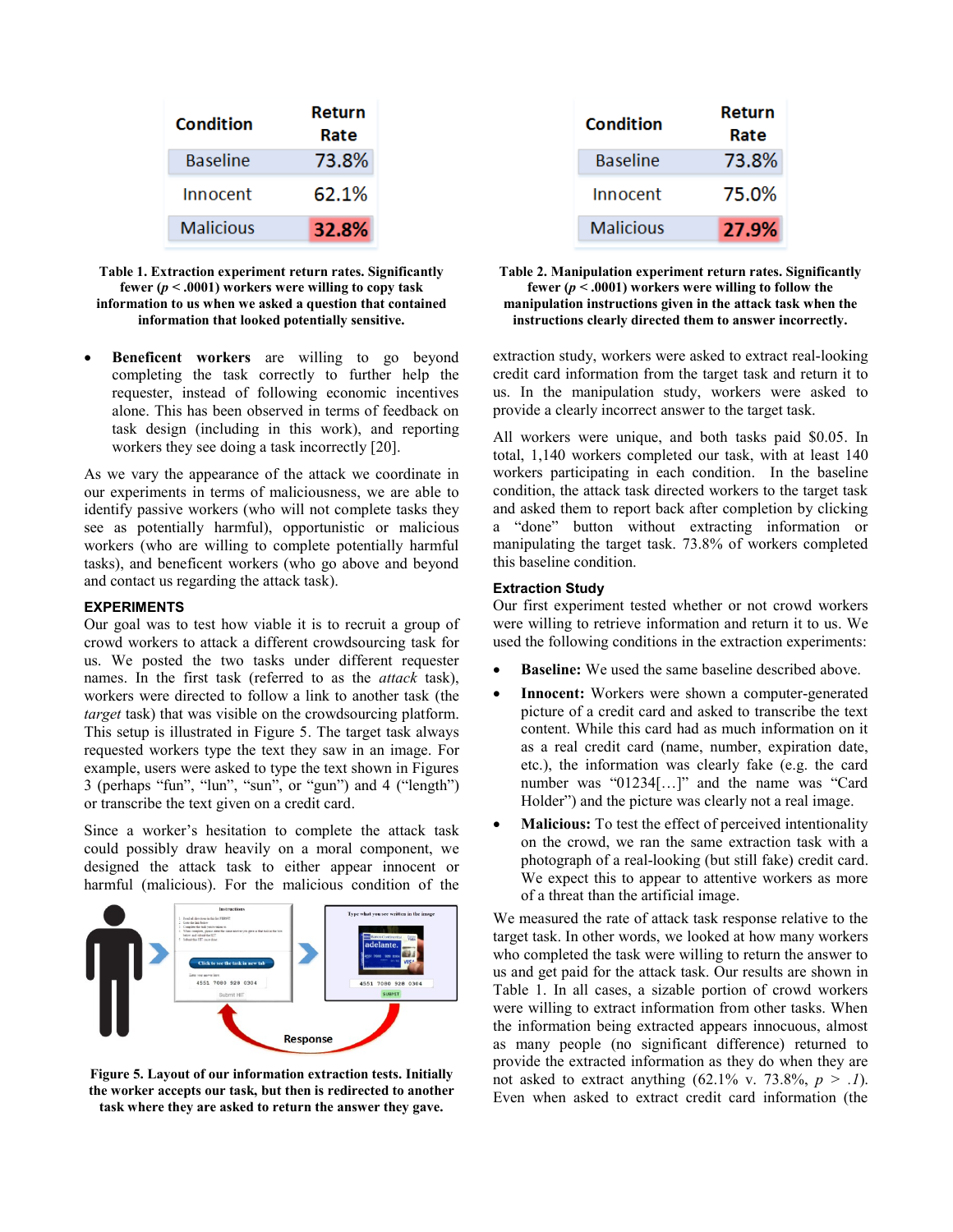malicious case), workers were willing to do so 32.8% of the time, but this is a significant drop in return rate  $(p < .0001)$ . We also saw a significant reduction in return rate  $(62.1\%$  v. 78%) when completing the credit card task compared to the same baseline using the handwriting task  $(p < .01)$ .

## **Manipulation Study**

We also conducted a set of experiments to find out if workers were willing to actively manipulate a task based on our instructions. We again divided the conditions into two levels of potential harm and tested the following conditions:

- **Baseline:** We used the same baseline described above.
- **Innocent:** To see if the crowd would follow directions that overrode the instructions in a different task, we gave them a specific response to provide the target task in the instructions of the attack task. We used a handwriting example that was unclear what the true answer was (Figure 3), and provided a plausible solution (for this ambiguous task, workers were instructed to type "sun" when the correct answer was "fun"). We also ran another condition that asked workers to label the same image without instructions in order to get a baseline so we could detect a manipulative effect in the results.
- **Malicious:** To see if workers are also willing to knowingly provide false information (disobey the instructions of the target task at the request of the attack task), we created another task manipulation condition in which workers asked to respond the inner task in a way that is clearly incorrect. In this condition, the target task asked workers to transcribe an image (Figure 4) and the attack task instructed them to transcribe this image as "sun" (the answer is "length").

Our results, shown in Table 2, again demonstrate that people are willing to perform tasks that act on other tasks. As many people (no significant difference) were willing to complete the target task when instructed to manipulate it in an innocent fashion as were willing to complete the task when given no additional instructions (75.0% v. 73.8%,  $p >$ .4. Interestingly, when the attack task instructed to give a clearly incorrect response to submit, a significant portion of the crowd refused to comply with the request to complete a task obviously incorrectly. We saw a significant  $(p < .0001)$ decrease the response rate for the malicious condition. We also want to know what those who did complete the task submitted, and what the final effect on the system was. For the malicious manipulation task, 28% who saw the word "length" (Figure 4), wrote "sun" as instructed. The rest correctly labeled the image despite initial instructions. Our results are shown in Table 3. This suggests that workers might be subject to intentional external biasing when they do not perceive the answer as obviously wrong.

#### **Summary**

Our results suggest that it is possible to mobilize the crowd to attack other tasks. When an attack task appears innocent to workers, they are as willing to complete the task as if

| <b>Response</b> | <b>Baseline</b><br>("fun") | <b>Innocent</b><br>("fun") | <b>Malicious</b><br>("length") |
|-----------------|----------------------------|----------------------------|--------------------------------|
| "Sun"           | 12%                        | 75%                        | 28%                            |
| "Gun"           | 36%                        | 16%                        |                                |
| "Fun"           | 26%                        | 7%                         |                                |
| "I un"          | 14%                        | 1%                         |                                |
| "Jun"           | 9%                         | 1%                         |                                |
| Other           | 3%                         |                            |                                |
| "Length"        |                            |                            | 72%                            |

#### **Table 3. Results from the manipulation experiment. While "gun" is the most commonly guessed word for this example when no instructions were given, the most popular answer in the innocent manipulation conditions is "sun", as instructed.**

they were not asked to extract or manipulate the target task. Even when the attack task appears likely to do harm (e.g., extracts credit card information or enter incorrect information), a significant portion of the crowd is willing to complete it, suggesting there are significant vulnerabilities for crowd systems to coordinated attacks.

It is notable, however, that significantly fewer workers were willing to complete the attack task when it appeared malicious as when it appeared innocent, both in the extraction case and in the manipulation case. This suggests that some crowd workers can recognize the attack and object to it. Nonetheless, it appears possible to manipulate even these passive workers to act in ways that they would not intend if it the task appears innocuous, as many more workers gave different responses to the target task than they might naturally when given a plausible response.

## **DISCUSSION: SECURING AGAINST ATTACKS**

Our findings demonstrate the vulnerability of existing crowdsourcing practices to extraction and manipulation attacks. Although there have been efforts for quality control in the presence of error-prone workers, little has been done on protecting these systems from the kind of threats studied in this paper. We believe that this same focus can and should be given to preventing systems from information extraction and from worker manipulation as well.



**Figure 6. Layout of our information extraction tests. Initially the worker accepts our task, but then is redirected to another task where they are asked to provide a specified answer.**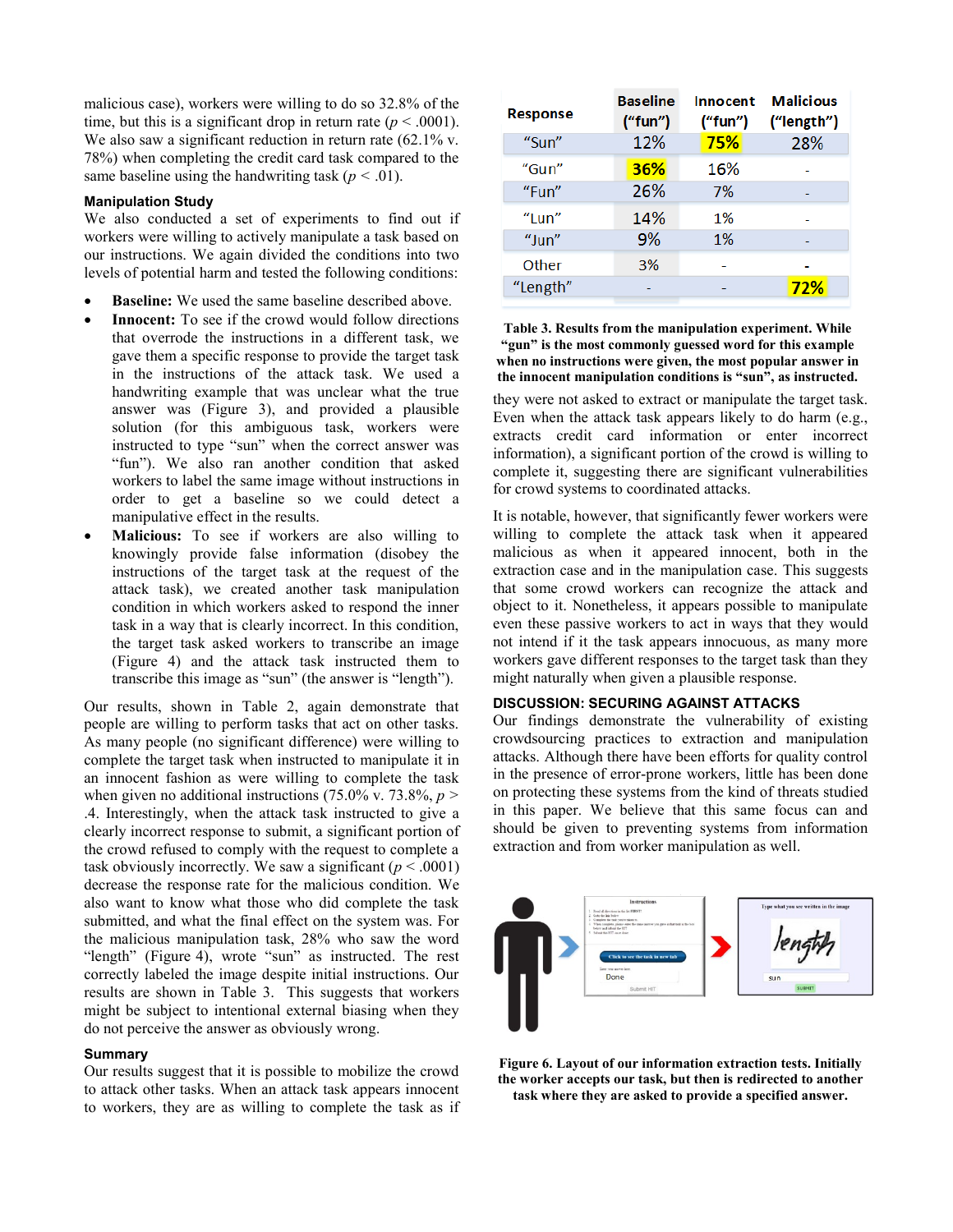While our study showed a significant effect of changing the target task's content on workers' willingness to complete the attack task, our results do not show the exact reason why. In future work we would like to be able to isolate workers' reasons for participating and not participating in malicious extraction and manipulation tasks. Similarly, exploring trade-offs in worker motivation, such as the price paid for completing the target versus attack tasks, or the purpose of the task being completed, might impact workers' willingness to partake in potentially harmful actions. For example, if a worker was well paid to help a blind user in a system such as VizWiz, it might be the case that they are less likely to return user information to an attack task.

Our study was also carried out exclusively on Mechanical Turk, but provides a method of testing other crowdsourcing platforms that attain significant usage in the future.

#### **Automation for Privacy Preservation**

Previous work presented task-specific approaches for limiting information extraction from crowdsourcing tasks. As shown in Figure 3, face detection algorithms can be used to automatically detect and cover faces to protect privacy. Similar approaches can be used for text if the structure of private or sensitive information is known (e.g., SSN, credit card numbers and addresses). Another approach is dividing tasks into smaller pieces to limit information extraction. For example, the work by Little and Sun [\[15\]](#page-8-26) proposed dividing images into pieces for protecting privacy. Similar approaches have been applied to OCR tasks such that no one worker gets the whole word, but multiple workers can each transcribe a set of letter that can then be recombined into the correct word for the requester. Such approaches help to prevent against extraction attacks from individuals. However, they are vulnerable against coordinated group attacks and may diminish performance of tasks that require contextual information about the entire task to be able to produce a solution. More attention is needed to generalize automated approaches for real-world tasks and offer solutions applicable to tasks that require context about the entire task.

#### **Leveraging Reliable Workers**

The results of our experiments showed that not all workers behave the same in extraction and manipulation attacks, especially when the nature of the attack is malicious. There are opportunities for designing workflows that can utilize reliable workers for early detection of information extraction and manipulation attacks. For instance, workers can be instructed to alert requesters about the existence of private or sensitive information. Iterative workflows can be designed to gradually release tasks – first to reliable workers and then to a larger worker pool based on feedback from the initial set of workers.

Reliable workers can also be of use to protect against manipulation attacks. As shown by our analyses, existing quality control approaches are effective to protect against individual manipulation attacks. Since workers in current



**Figure 7. Tradeoff between expected quality of final decision, and the expected risk of exposing information to the crowd. The red dot at X=11 represents the number of workers that maximizes the expected utility for this example user.**

crowdsourcing systems are mostly anonymous, large-scale manipulation attacks may need to reach workers with open calls as demonstrated in our experiments. Reliable workers that are aware of such attacks can alert requesters about manipulation attacks and aggregation mechanisms used for quality control can be adjusted accordingly. Workers can also be incentivized to report such attacks, helping to leverage opportunistic workers for the benefit of the task.

## **Decision-Theoretic Analysis for Privacy Preservation**

A common approach for quality control in crowdsourcing systems is hiring multiple workers for a task to eliminate the effect of errors from individual workers on the final result. As discussed above, hiring more workers increases the risk of information extraction. For instance, the risk of exposure may grow linearly in the number of workers hired for a task. This observation highlights a trade-off between higher quality output and higher risk of information extraction. Figure 7 shows an example of this trade-off. Given the probability of a task containing private or sensitive information, the risk of exposure (the expected number of workers exposed to the content) grows linearly with the number of workers hired for the task in this example. Based on majority voting applied for deciding the correct answer of the task, the expected quality (the probability of correctly identifying the answer) also grows with the number of workers hired. For a system that equally weights the utility for correctly identifying the answer and the cost for risking exposure, the expected overall utility of the system is also displayed in the figure. In this particular setting, hiring 11 workers (marked red in Figure 7) for a task maximizes the system utility. This case demonstrates a quality-risk trade-off, and highlights opportunities for designing dynamic decision-theoretic policies that reason about the risk of manipulation and extraction and use trusted workers in its workflow to minimize these threads.